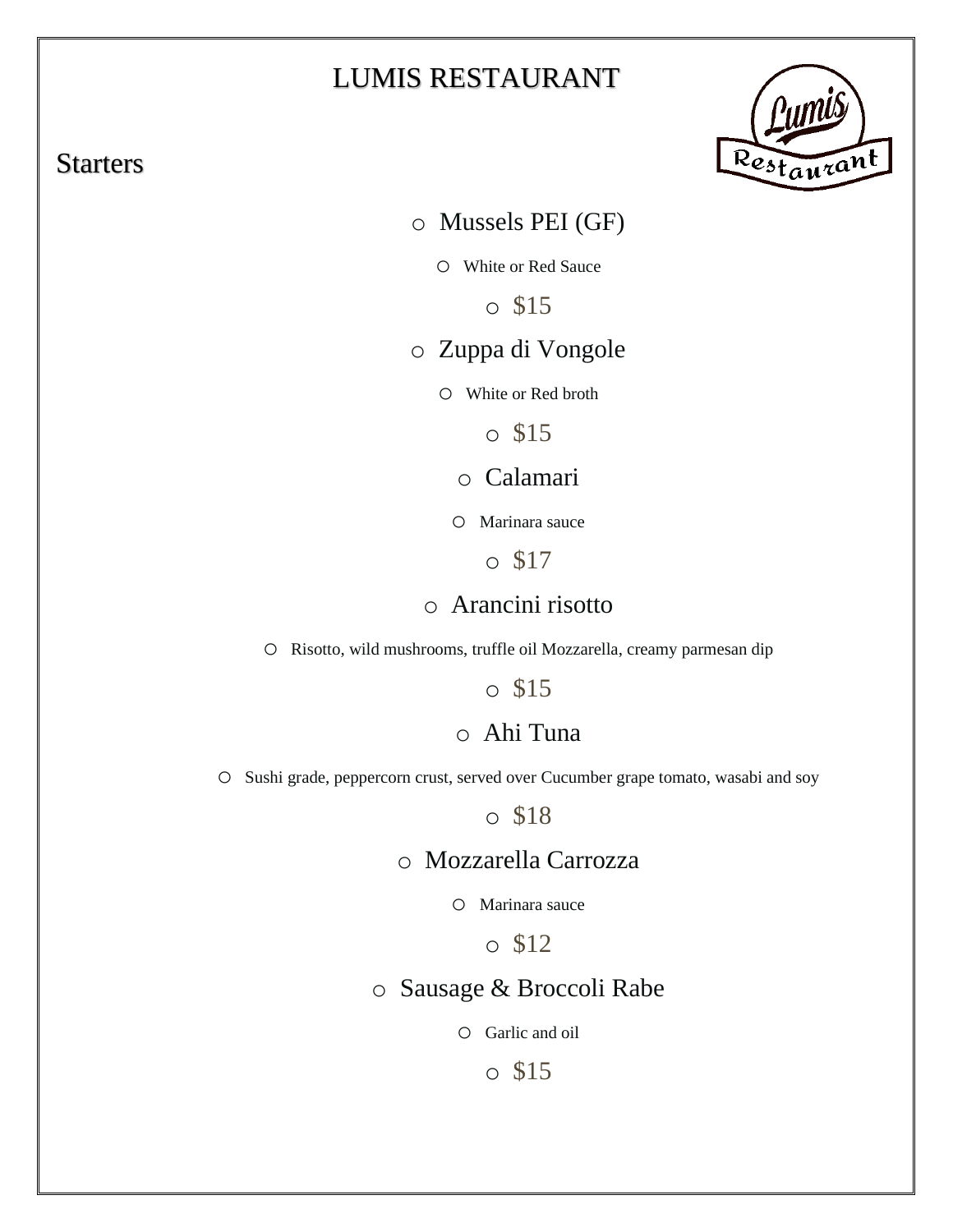#### o Burrata

o Prosciutto, creamy burrata, tomato, basil

o \$16

#### o Shrimp and Avocado

o shrimp, avocado, red onions, tomato, house dressing

o \$16

## o Salmon Flatbread

o Norwegian smoked salmon, onions, capers, dill vinaigrette

#### o \$16

## o Eggplant Rollatini

o Eggplant Rollatini fresh tomato sauce and basil

#### o \$14

### o Clams Oreganata

o Clams Oreganata, home made breadcrumbs, fresh garlic, virgin olive oil, white wine

o \$14

## o Tomato Basil Flatbread

o Shredded Parmesan

o \$14

### Soups

### o Pasta Fagioli

o Traditional Italian Pasta Fagioli

o \$10

### o Soup of the day

o Specialty of the day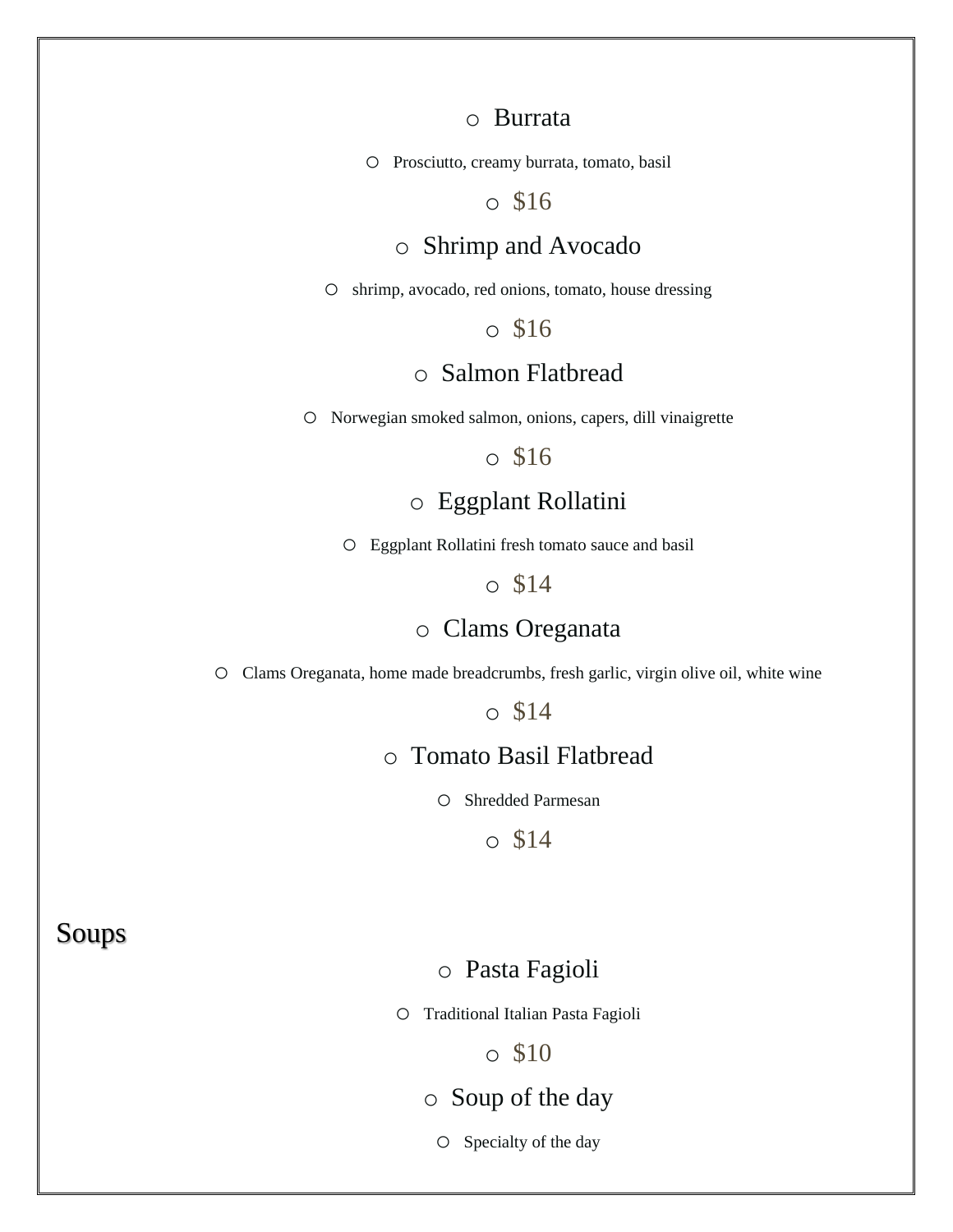## Salads

## o House Salad

o Tomatoes, cucumbers, red onions shredded carrots, vinaigrette dressing

#### o \$10

## o Classic Caesar

o Curtains, romaine letters, fresh shaved parmigiana cheese and Caesar dressings

#### o \$12

## o Seafood Salad

o Shrimp, calamari, scungilli

o \$17

## o Lumis Salad

o Romaine, pears, apples, raisins, walnuts, Apple lemon dressing

#### o \$14

#### o Endive Salad

o Asparagus, gorgonzola, pecans, basil, lemon walnut dressing

### o \$15

### o Beet Salad

o Fried goat cheese, Dijon mustard dressing

o \$14

## Raw Bar

### o Blue Point Oysters

o Blue Point Oysters 6 Piece \$16 12 Piece \$29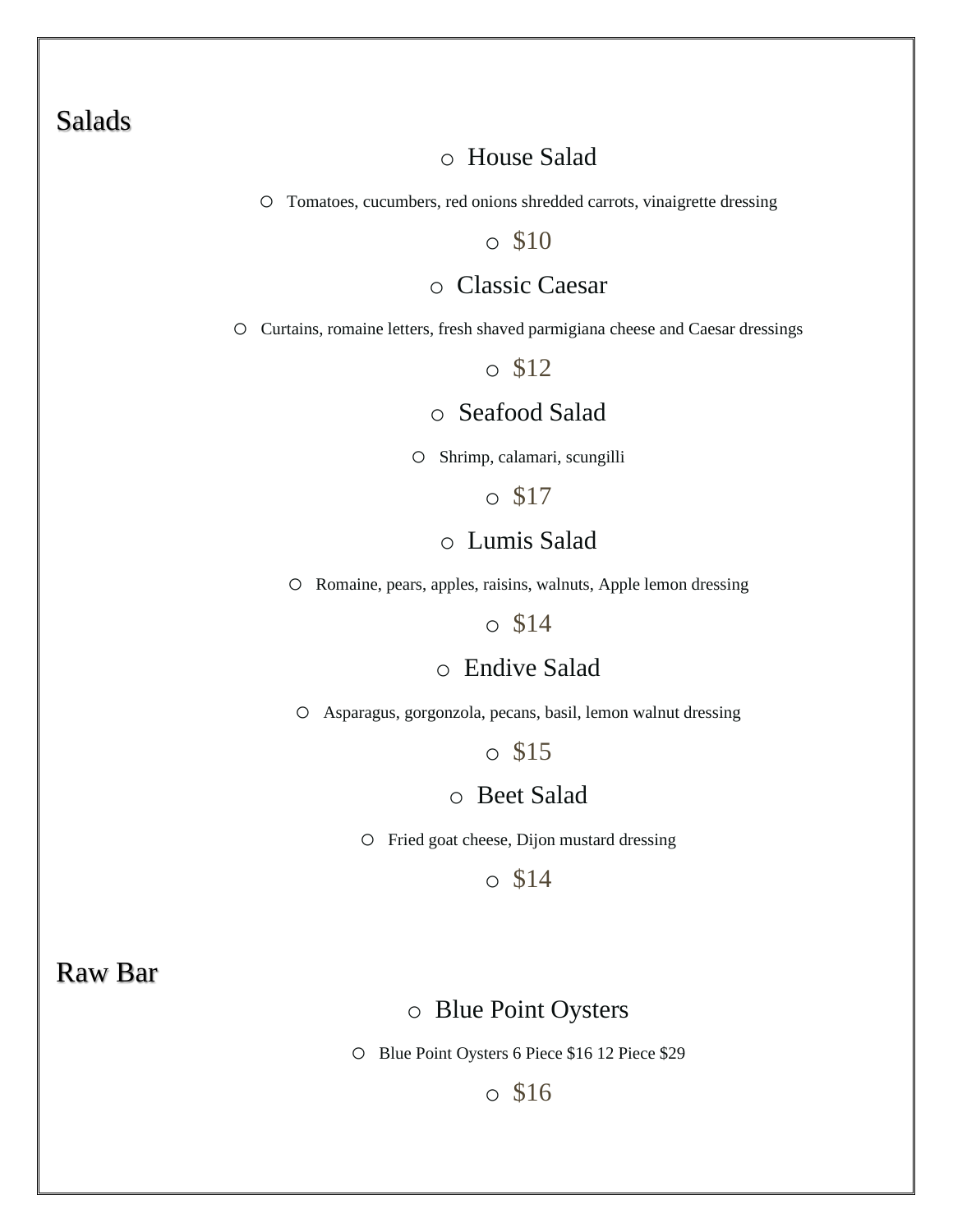## o Clams on Half Shell

o Clams on Half Shell 6 Piece \$10 12 Piece \$18

 $\circ$  \$10

### o Shrimp Cocktail

o Shrimp Cocktail 4/18

o \$18

## Pastas

## o Mushroom Ravioli (Homemade)

o Porcini cream sauce

o \$25

#### o Lobster Ravioli (Homemade)

o Pink sauce

o \$28

## o Pappardelle (Homemade)

o Wide noodles, fresh tomato, mozzarella

o \$22

#### o Linguine Clam Sauce

o White or Red

o \$26

### o Rigatoni Bolognese

o Traditional ground beef mascarpone cheese | tomato sauce

## o \$22

## o Penne Vodka

o Penne Vodka Sauce Add Chicken \$7 Add Shrimp \$10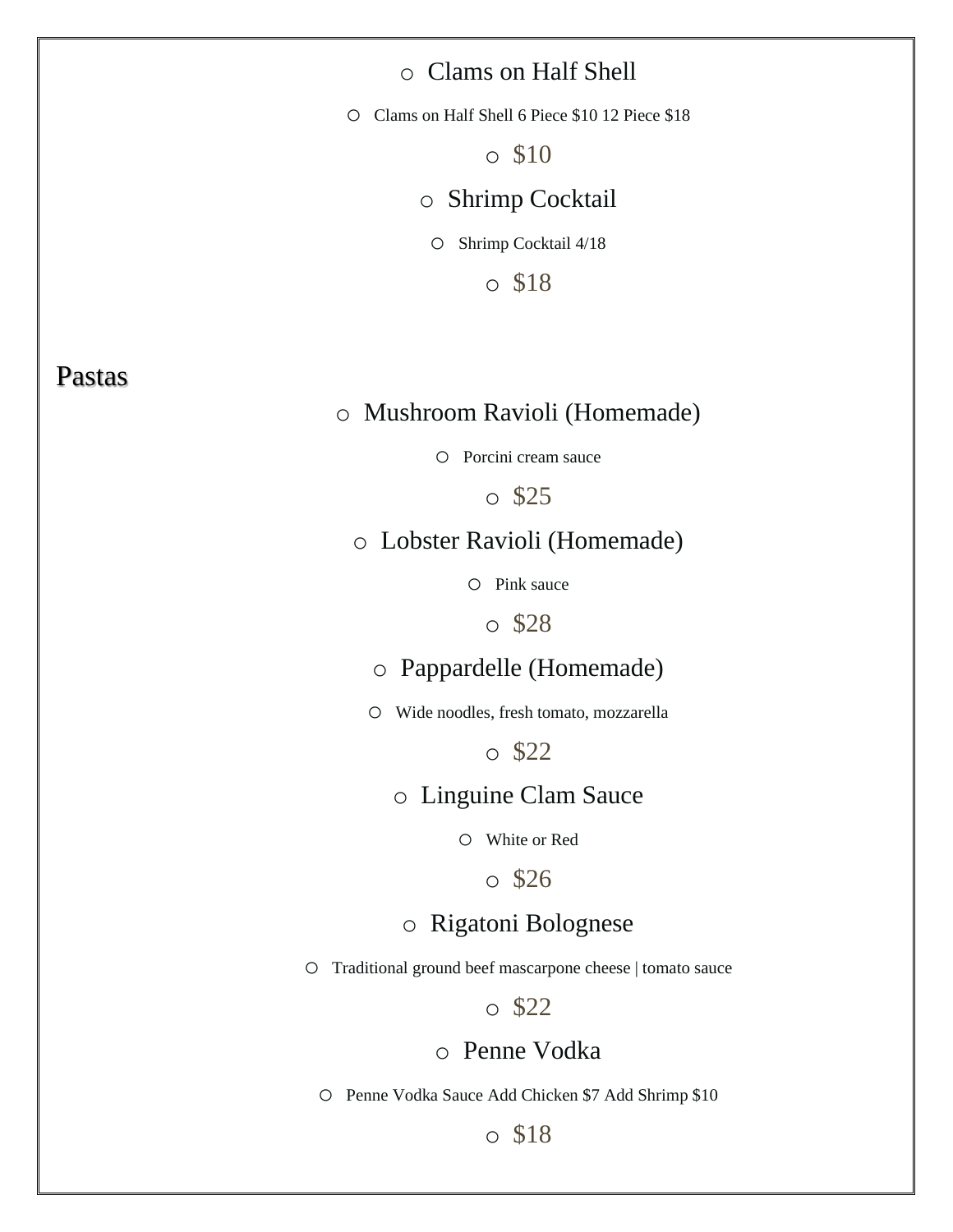### o Rigatoni Siciliana

o Sausage, eggplant, tomato, ricotta

o \$23

#### o Fettucine

o Shrimp, pesto

o \$26

#### o Frutti di Mare

o Shrimp, clams, mussels, calamari White or Red

o \$32

# Main Courses

### o Chicken Parmigiana

o Breast of chicken, panko, tomato parmesan cheese, over pasta

#### o \$24

#### o Chicken Oreganata

o Breadcrumbs, fine herbs, broccoli rabe, lemon sauce

#### o \$24

#### o Chicken Burrata

o Breast of chicken, panko, pan fried, arugula tomatoes, onions, burrata, house dressing

#### o \$26

## o Lumis Chicken

o Shrimp, artichoke hearts, sun dried tomatoes mushrooms, madeira wine sauce

#### o \$28

## o Veal Sorrento

o Tomato, eggplant, prosciutto and mozzarella in light tomato brandy sauce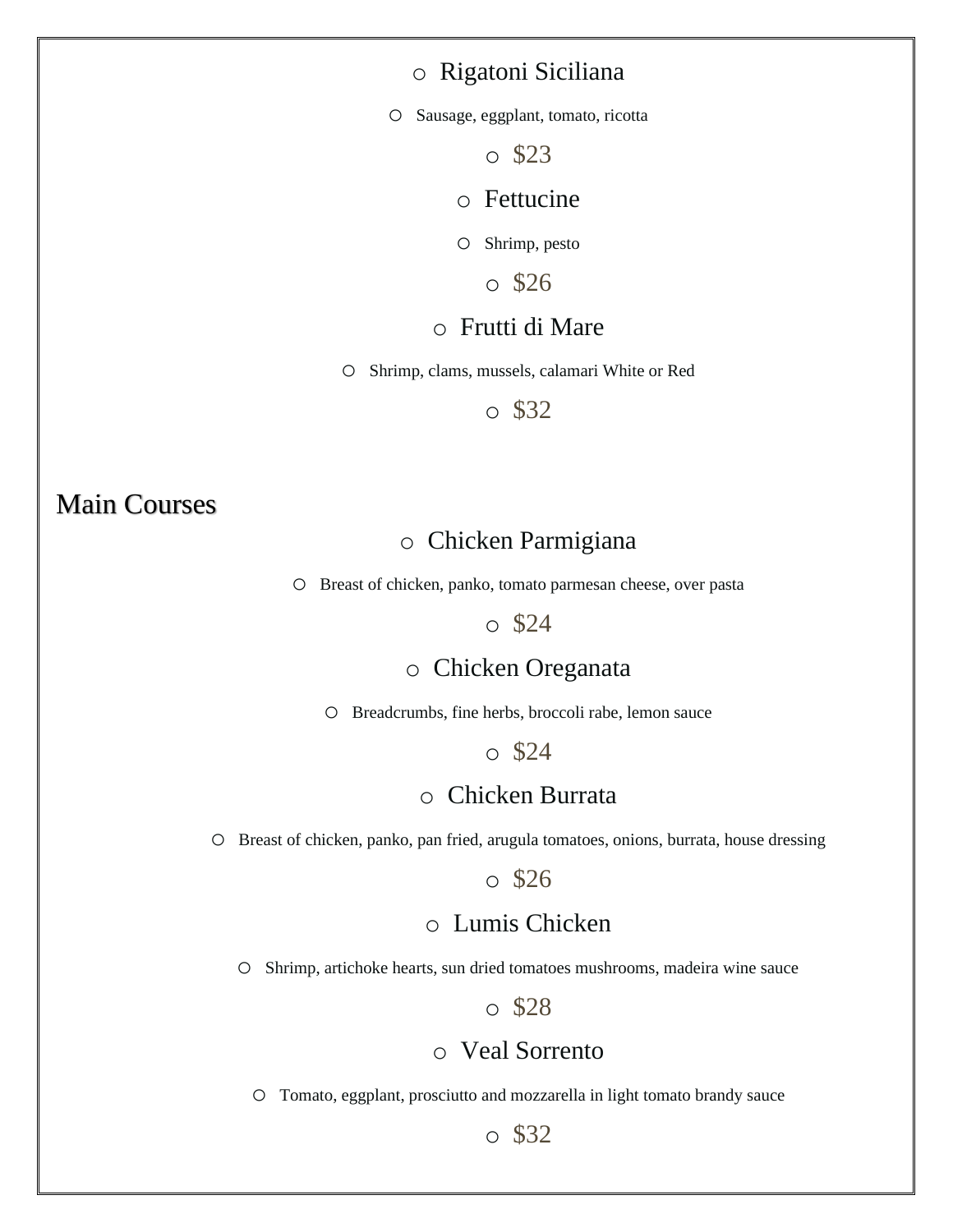### o Rack of Lamb

o Broiled, pistachio crust, honey thyme sauce

#### o \$41

## o New York Strip Loin 14 oz

o (Grass Fed Hormone Free) Grilled, creamy peppercorn sauce

o \$41

#### o Veal Chop Milanese

o Panko parm, arugula, tomato, onions, mozzarella

o \$36

#### o Salmon

o Atlantic, broiled, roasted butternut squash Beurre blanc and walnuts

o \$30

#### o Lumis Ahi Tuna

o Seared, escarole, soy demi-glace, wasabi

o \$30

### o Branzino

o Grilled, white wine, capers, lemon sauce

o \$34

#### o Mahi Mahi

o Blackened, jumbo shrimp, spinach, cajun sauce

o \$32

## o Zuppa di Pesce

o Lobster, shrimp, clams, mussels, calamari, linguine White or Red sauce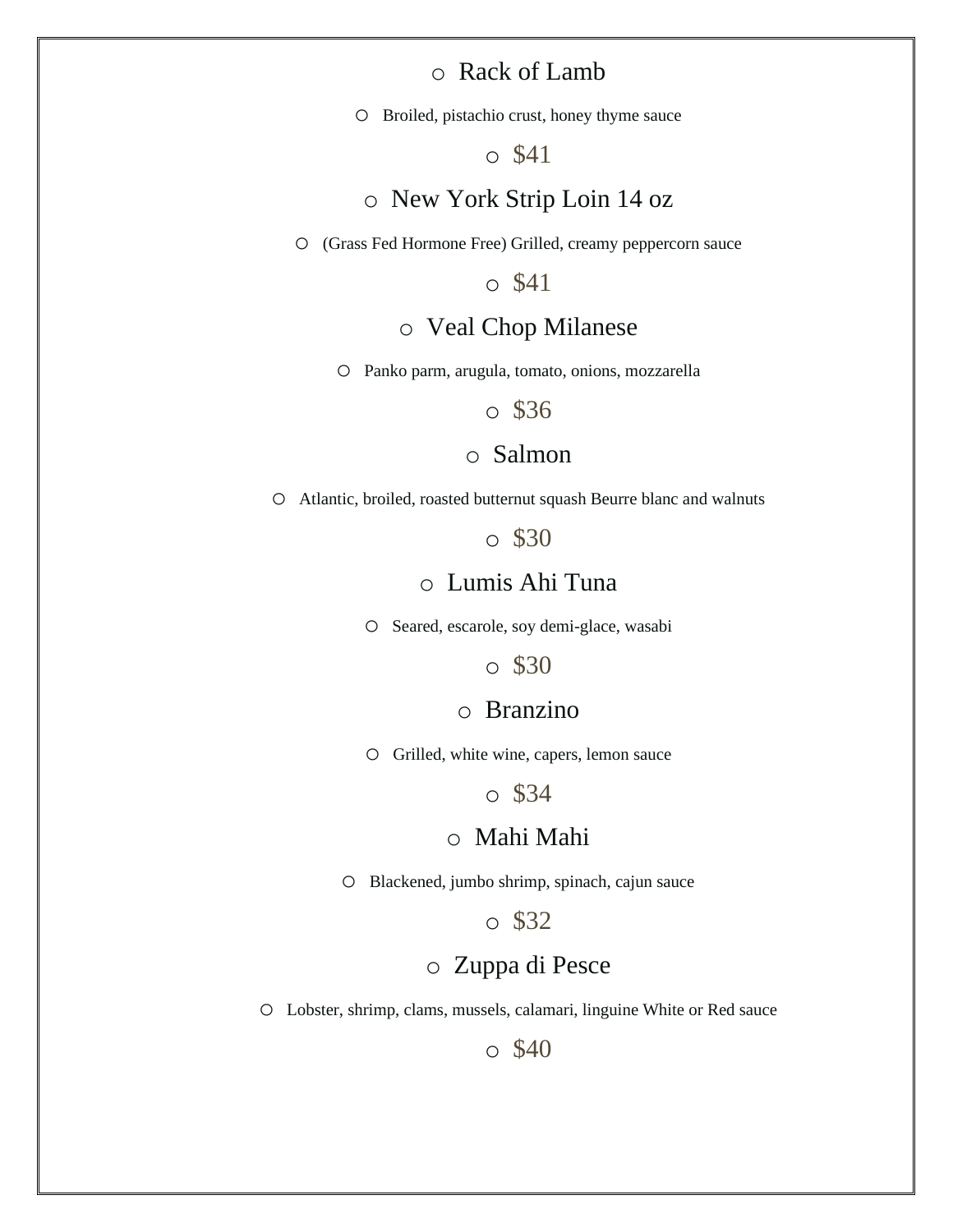## o Mixed Grill

o Lobster, scallops, calamari, shrimp Melted brown butter

o \$40

## o Shrimp

o Scampi, marinara, fra Diavolo, parmigiana or fried

o \$32

## Sides

#### o Side Dishes

o Brussels Sprouts \$7 | Broccoli rabe \$10 | Escarole \$8 Spinach \$8| French Fries \$6 | Truffle Fries \$9

## **Desserts**

### o Chocolate Mousse cake

o Cappuccino Flavor

o \$12

o Cheesecake

o Cheesecake Italian

o \$12

#### o Molten Lava Chocolate Chip Cookie

o Molten Lava Chocolate Chip Cookie served with vanilla ice cream

o \$12

#### o Tartufo

o Tartufo Italian ice cream